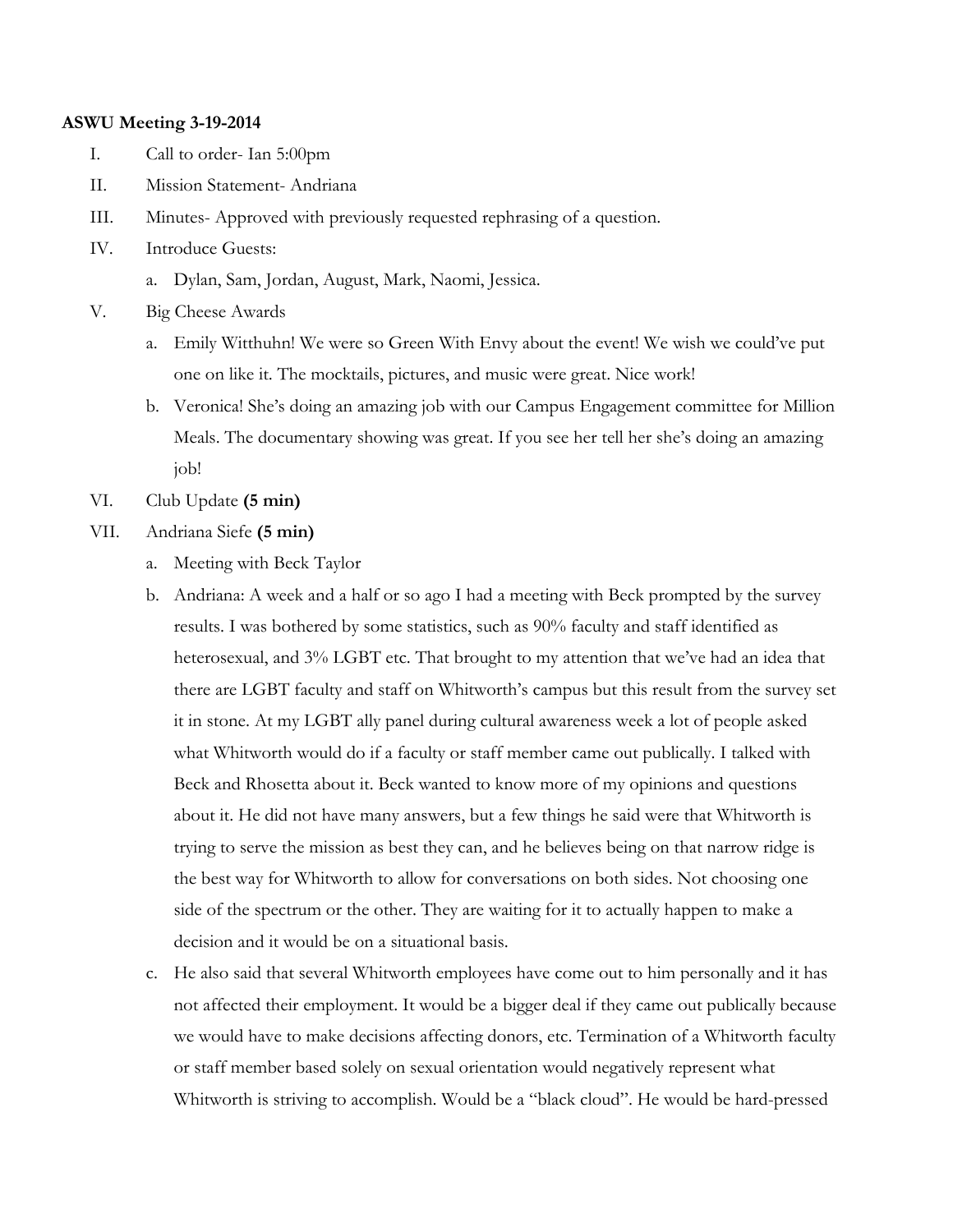to terminate them if they came out publically, but he didn't want to be quoted on anything specific that they would do. Beck wanted to allow for conversations on both sides because if Whitworth were to say we accept LGBT faculty and staff, he said that the more conservative viewpoints would be squashed. If we were to take a stance it would annihilate more conservative viewpoints. There's still a lot of speculation and they will most likely have to make a decision someday. Positive things that came out of the meeting were ways to support LGBT students now. I'm teaming up with Ashton Skinner to create new "Safe Zone" stickers because many of the magnets have disappeared. They will be free and can be posted on windows and offices, etc. Rhosetta is creating an info page talking about the resources that LGBT students and others can use for support. The counseling center, admin and faculty that are supportive, etc will also be available resources. I gave the anonymous letter to Beck to show that this is a problem that needs to be addressed.

- d. Audrey: What was his response to that?
- e. Andriana: That's when we brainstormed what we could do for the LGBT community.
- f. Ian: Let's bring back the conversation about the anonymous letter and whether ASWU should take action. Open up time for discussion.
- g. Jo: I would rather wait to talk about it at the end of the meeting.

## VIII. Reports & Vibes **(20 min)**

- a. Ali: Something that I will be emailing Sodexo about this week: I had someone who is very allergic to peanuts tell me that she cannot eat any of the cereal in Saga because the bins aren't wiped out after they have Reese's Peanut Butter Puffs in them and she has still had an allergic reaction. I'm going to ask if there's anything they can do to fix this.
- b. Ashton: Pass
- c. Samantha: ASWU Social Media- keep promoting it! If you have April events send them to me! I'll make the calendar over spring break.
- d. Kevin: Frozen went really well! We packed the RTT. After Spring Break, April  $5<sup>th</sup>$  Tyrone Wells is coming to the dining hall 8:00 pm , there will be free food and Seth Owens will open for him.
- e. Emily: Green With Envy was great!
- f. Danielle: Pass
- g. Ashley: Pass
- h. Chase: BJ dominated Broomball. I did put someone in the hospital but she is ok!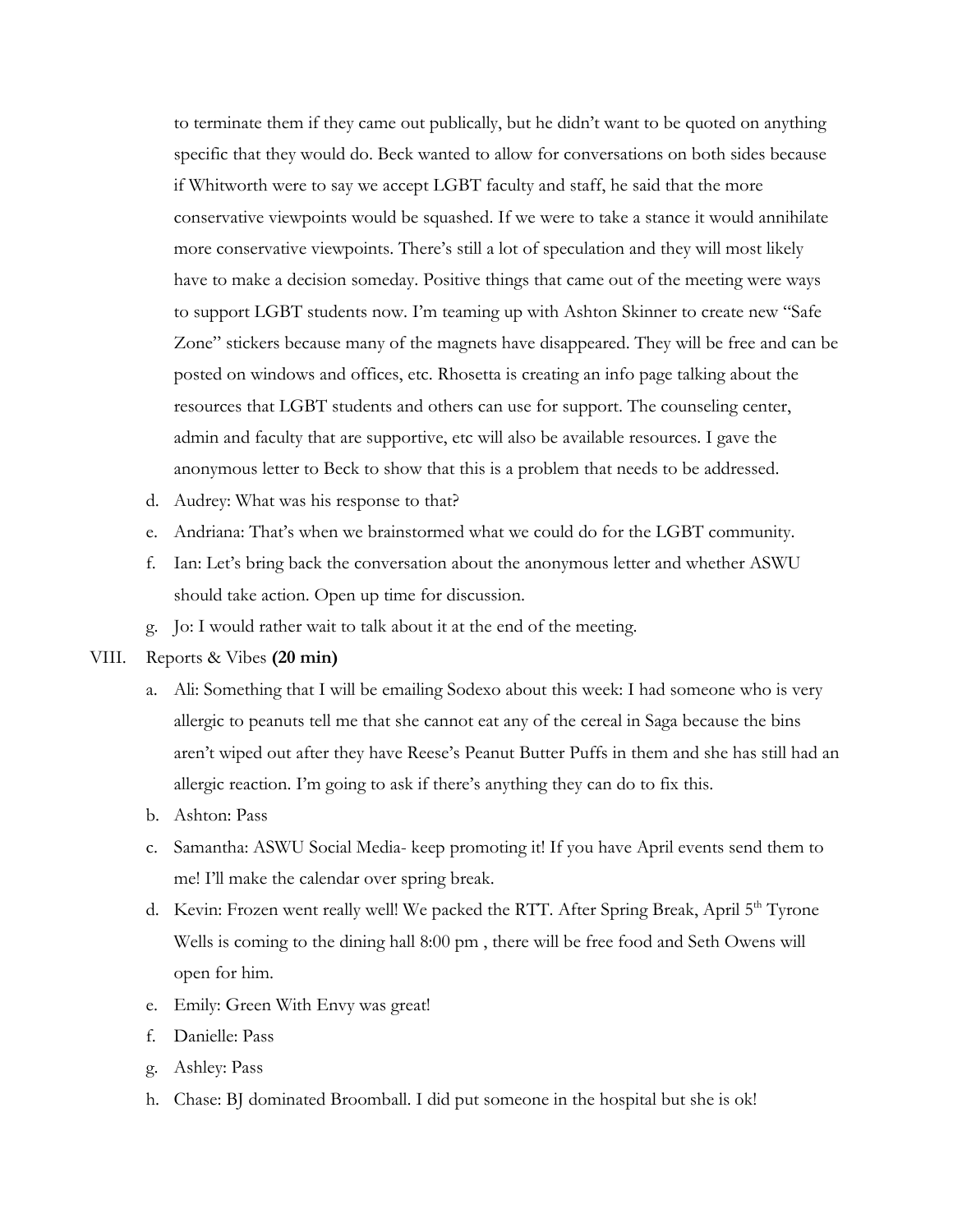### i. Lizzie: Pass

- j. Ryan: Pass
- k. Kevin: Pass
- l. Phil: I've planned an off campus unplugged event on April  $5<sup>th</sup>$  at 8:00 pm also at the Bartlett. If you live off campus and want to play or see your friends, come!
- m. Raleigh: Unplugged is April 4<sup>th</sup> in Sodexo 7-8:30 pm. April 17<sup>th</sup> is Pirate Idol, 7-9 followed by Dub Club in the HUB. Spokane Shock is having a college night; we will be doing tickets for that.
- n. Erika: Had a resident comment that during track they were playing music really loud, which disrupted their studying. When I asked someone about it she said they are still figuring out levels on the speakers, but once they figure it out the loud music won't be a common occurrence.
- o. Faith: Warren Peace Auditions are starting! Will be on April 10. Warren is doing "Whine and Beer" for prime time tonight, 8-10pm. Ian and Kevin will be there.
- p. Jacob: We went to Clear Channel yesterday and made media connections. W were informed that we need to use social media more often. If you get followed and spammed by Whitworth.fm, expect that!
- q. Josh: Pass
- r. Maggie: 7:00 pm tonight, Whitworth Symposium is going to do their thing. Philosophy of disagreement is the topic tonight. John Kim and Sarah Sauter will be speaking.
- s. Rebecca: McClain's night is tomorrow night for all seniors! We are announcing the senior class gift. We figured out the graduation speakers! One of them is Audrey! The other one is Mike McCune.
- t. Proxy for Andrew: Pass
- u. Rebecca L: Theme house night: March 31 8-10 pm. Will be a walk through of the houses, people should send an application to Nicole if they are interested. Earlier rather than later!
- v. Jo: Yearbook is almost done! Essentially finished by Friday. I have a survey out for seniors so if you're a senior please look at it.
- w. Bergen: We have 3 more spots for our backpacking trip.
- x. Lauren: Pass
- y. Tyler: Ultimate Frisbee and flag football sign ups are open and they end the Friday after spring break.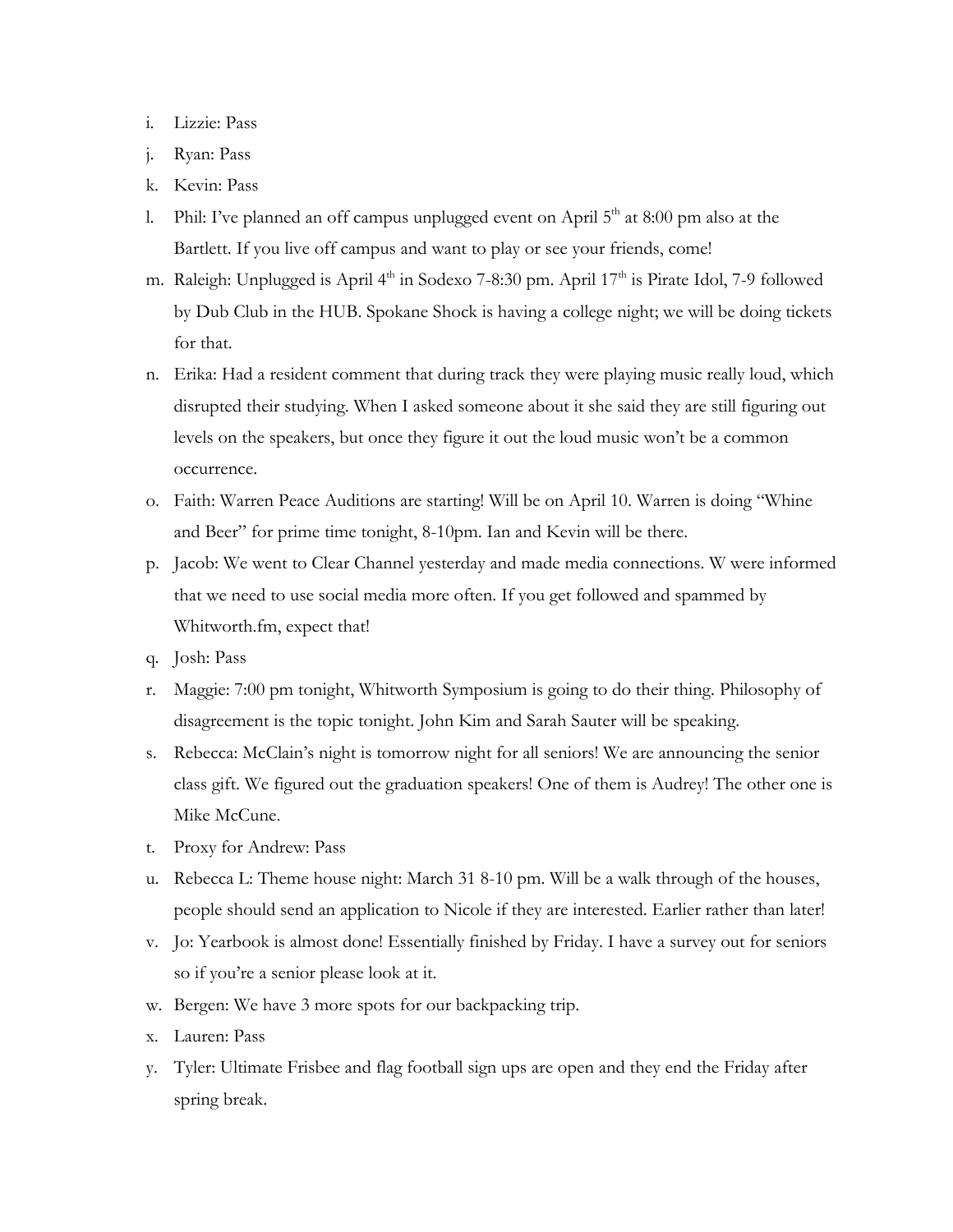- z. Cody: Track meet tomorrow and Friday.
- aa. Justin: Pass
- bb. Andriana: I followed up with Dick Mandeville and Kristiana Holmes talking about undocumented students and whether their mandatory insurance would affect that and their enrollment at Whitworth. If the waiver plan was cancelled Whitworth, there has to still have an international plan which undocumented students would be eligible for. Even if they cancelled the waiver plan, they would still need it for international students. Los Graduados part 2 film will be this Thursday at 6:00 pm in the MPR. April  $1<sup>st</sup>$ , Liberty in North Korea 7pm in HUB ABC. Will be a presentation on political activism- doing that with Asian American club and SFER. April 3-5 MVP students will be on campus.
- cc. Ian: We got a new clicker!

#### IX. **Dr. Carol Simon (25 min)**

- a. Whitworth Summer School
- b. Carol: I'm a Provost, I basically am one of the Vice President's of the university and I oversee the curriculum, academic program and faculty of Whitworth University. One thing we've been talking about is how we can make our summer offerings more useful for students. Whitworth has an academic facility that it keeps up and running all summer long, but it's different in the summer. I was surprised at how small Whitworth's groups of summer offerings are and how small the number of students is that take summer courses. I'm a very curious person and I'm trying to understand what that's about. The course offerings will be revealed on Friday to the general public, and there will be a small number of courses offered. A reflection of thinking that there wont be a high demand for them. I'm here to ask you why you think a student would take a class in the summer, what kind of class, is timing an issue, would delivery format be an issue (online, hybrid formats). We have 9 courses on in the summer. One thing you might not have noticed is that summer tuition is less expensive than the tuition during the academic year. In other universities students are motivated to take summer courses because they feel that they're getting the same course for less money.
- c. Dayna: Are classes offered at night?
- d. Carol: 3 of these are offered at night, 3 are offered online, and 3 are offered in the morning.
- e. Justin: How feasible would it be to have Core offered?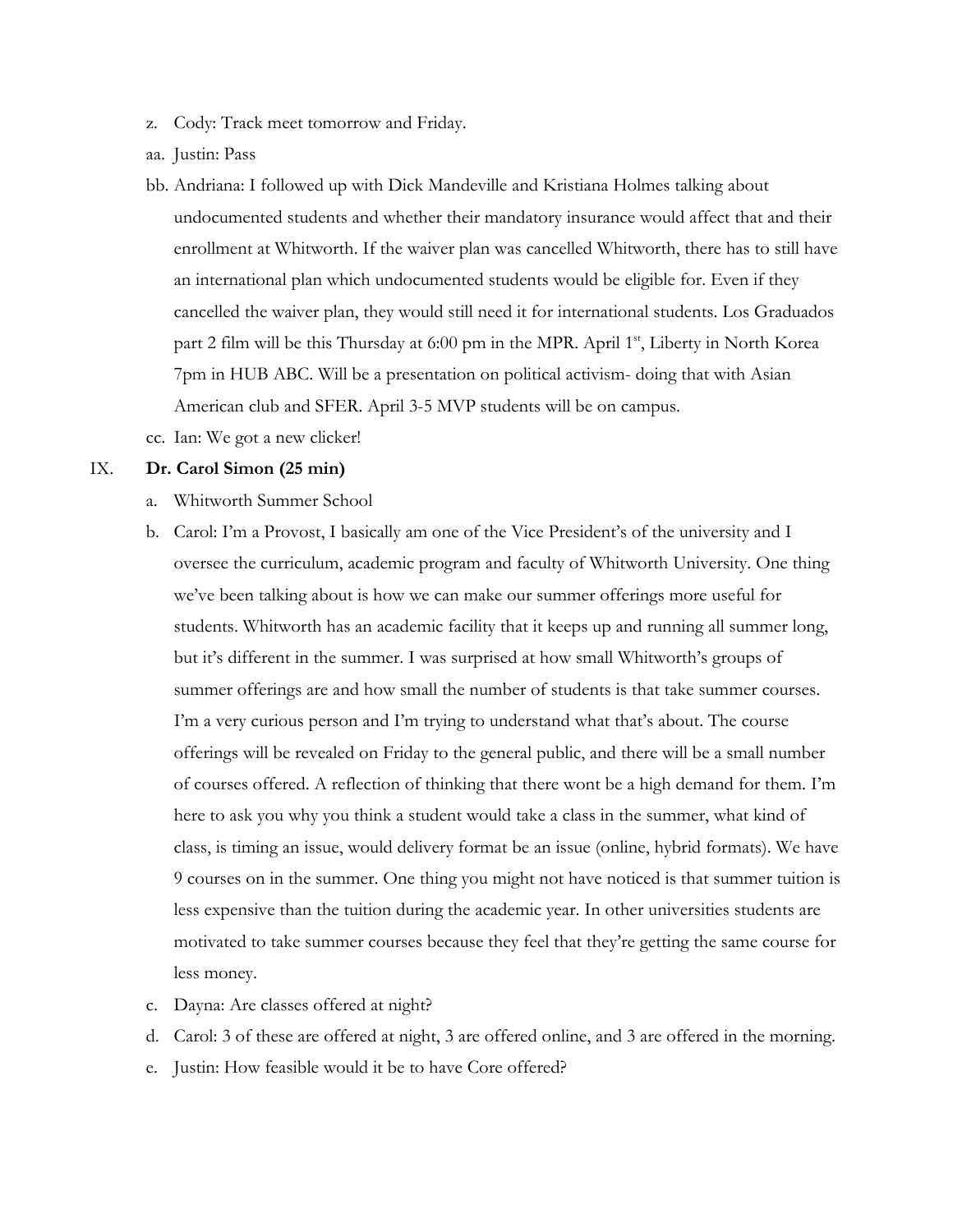- f. Carol: We have Core 250 being offered, but if we offered 150 and 350 there would be more takers? (possibly)
- g. Rebecca M: Why did you choose 250?
- h. Carol: Because there was a professor interested in teaching it. Faculty members are willing to teach, but often they don't get enough students. Over time that's happened with courses that don't fulfill general education requirements.
- i. Erika: I think not offering 150 is a wise choice because its mostly freshmen.
- j. Ashton: I think there could be a lot of value in adding 350 because it could be a popular course for seniors to take.
- k. Jo: Speaking from my own experience, I chose to take classes over the summer for credit fulfillment. Online was best because I could go home and I didn't have to worry about housing.
- l. Ali: Another reason I think 350 would be good to offer is that a lot of junior/senior students stay in Spokane over the summer to do internships, etc.
- m. Jacob: Does on campus housing stay open for students?
- n. Carol: Not right now so do you think students would pay for room and board and tuition in the summer?
- o. Rebecca L: What about the business core, political science, etc. If you're a sophomore or junior.
- p. Veronica: One idea for the housing, I know there's a lot of off campus people looking for sub letters. As for why students don't sign up, I've never seen or heard much advertised for summer classes. I had to actively seek out that information because it wasn't accessible.
- q. Tyler: Are the classes going to be during May or for longer?
- r. Carol: It doesn't say. All I have is days and times and whether its online or not. If we spread them out do you think there would be more?
- s. Kevin: Do you know how much it is per credit?
- t. Carol: \$475
- u. August: Are we just looking at current Whitworth students or maybe an international student? I know sometimes there are ESL programs at other schools.
- v. Carol: So we might be able to offer courses for Whitworth and non-Whitworth students. Ok great.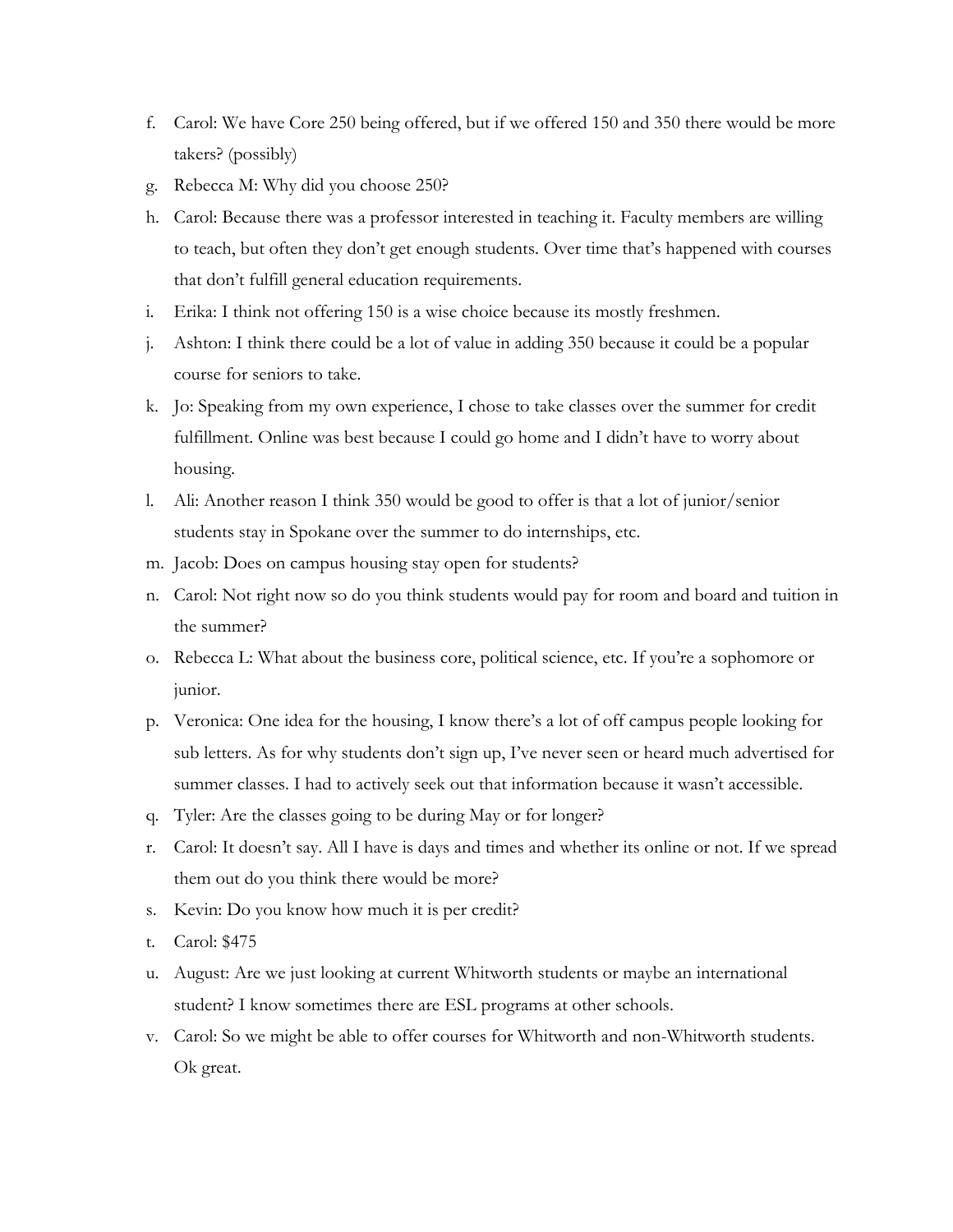- w. Justin: I think the competitiveness needs to be considered. I took community college credits, usually cheaper so some students do that instead of taking them here.
- x. Ali: I also think that offering psychology classes could be a good idea because often times during the year those classes fill up really quickly. Having the option to take them over the summer could ease some students' minds about being able to take the classes.
- y. Jacob: Did you say what the courses are?
- z. Carol: History of Renaissance, Computer Science 1, Core 250, Anatomy and Physiology 1 and 2, Earth and Sky, Gender Politics and Law, Intro to Psychology and Interpersonal Communication.
- aa. Raleigh: The idea to have more major specific courses to be offered. Is there a way to treat a May term or summer as more of an abroad as far as timing? If professors could have a solidified list by February instead of May that could encourage professors to offer more courses.
- bb. Carol: I wonder if students knew what was coming in the summer before spring registration that could solve some problems.
- cc. Audrey: Especially since summer applications are due in January and February as people plan for jobs. Also looking at fall and spring classes with multiple people on the waitlist, classes that have a lot of interest could be a place to look at what to offer.
- dd. Rebecca L: Could a may term be treated as a Jan term? Transferring the credits into a summer course?
- ee. Carol: We are stating do to do that with off campus may options, we could consider it.
- ff. Dayna: How were those advertised to students?
- gg. Carol: Just by being on the schedule.
- hh. Dayna: So would they be advertised on pirate port? Emails?
- ii. Carol: Those are good questions and I'm not in charge of summer school I'm not sure. Some of what we have here is an awareness problem.
- jj. Proxy: When is the registration deadline?
- kk. Carol These go live on Friday with fall courses. I assume that the registration period is the same?
- ll. Rebecca L: In one of my classes there were some students from the CRC taking the same class online, could all of them also be online and on the campus?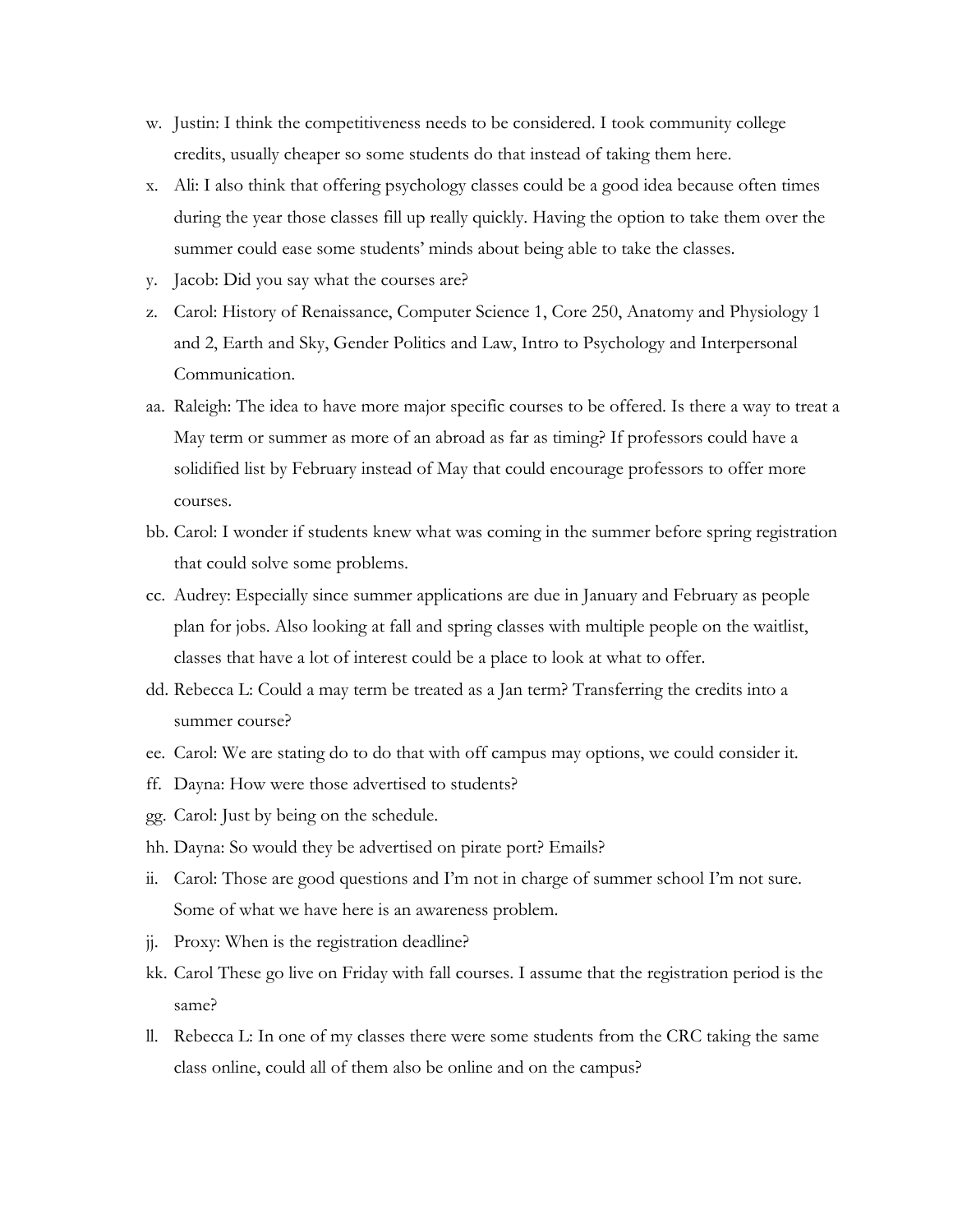- mm. Carol: It's an interesting hybrid model. Have any of you taken an online course here? (Jo- Interpersonal Communication)
- nn. Lauren: Is there a limit to number of online courses someone can take in order to graduate? I think some experience is lost by not being in the classroom with professors.
- oo. Ian: Are we starting to offer more classes in the online format?
- pp. Carol: We're interested in exploring it. One possible reason for offering at least a few online options during the academic year—could solve scheduling problems for students. Even if it turned out that two courses were offered at the same time, if one was online you could solve that issue. How attractive would you find that option?
- qq. Maggie: I think one of the main downsides is does that degree mean the same thing? Are they equal? That would be a downside.
- rr. Carol: Research shows that students who do online courses have the same or better mastery of the content. You have to measure learning outcomes, but it will be a different experience.
- ss. Matt: We could do a straw poll?
- tt. Carol: How many of you would take an online version of a course? How many would take an online version if it solved a scheduling problem (more hands)—so you'd have to have an extra incentive.
- uu. Mark: How does increasing online courses increase appeal of Whitworth's small professorstudent ratio with high contact with professors?
- vv. Carol: We wouldn't do it for any other reason than to serve the educational objective of Whitworth students. Any student will take a small fraction of their education online because that's all that would be available, so most of their education would be in the traditional format. We want to make the online courses a Whitworth course. They would have high learning expectations.
- ww. **Justin:** Would there be a price difference?
- xx. Carol: Not in the current situation. If we were offering them in a way that would make them high quality learning experiences, they're no less expensive to offer. Other schools can teach a course and offer it for less money because it is mass-produced, but we wouldn't want to do it that way.
- yy. Rebecca: Are you familiar with edx.org? It's a compilation of really good universities offering online courses that students can take for free.
- zz. Carol: Those are called MOC's.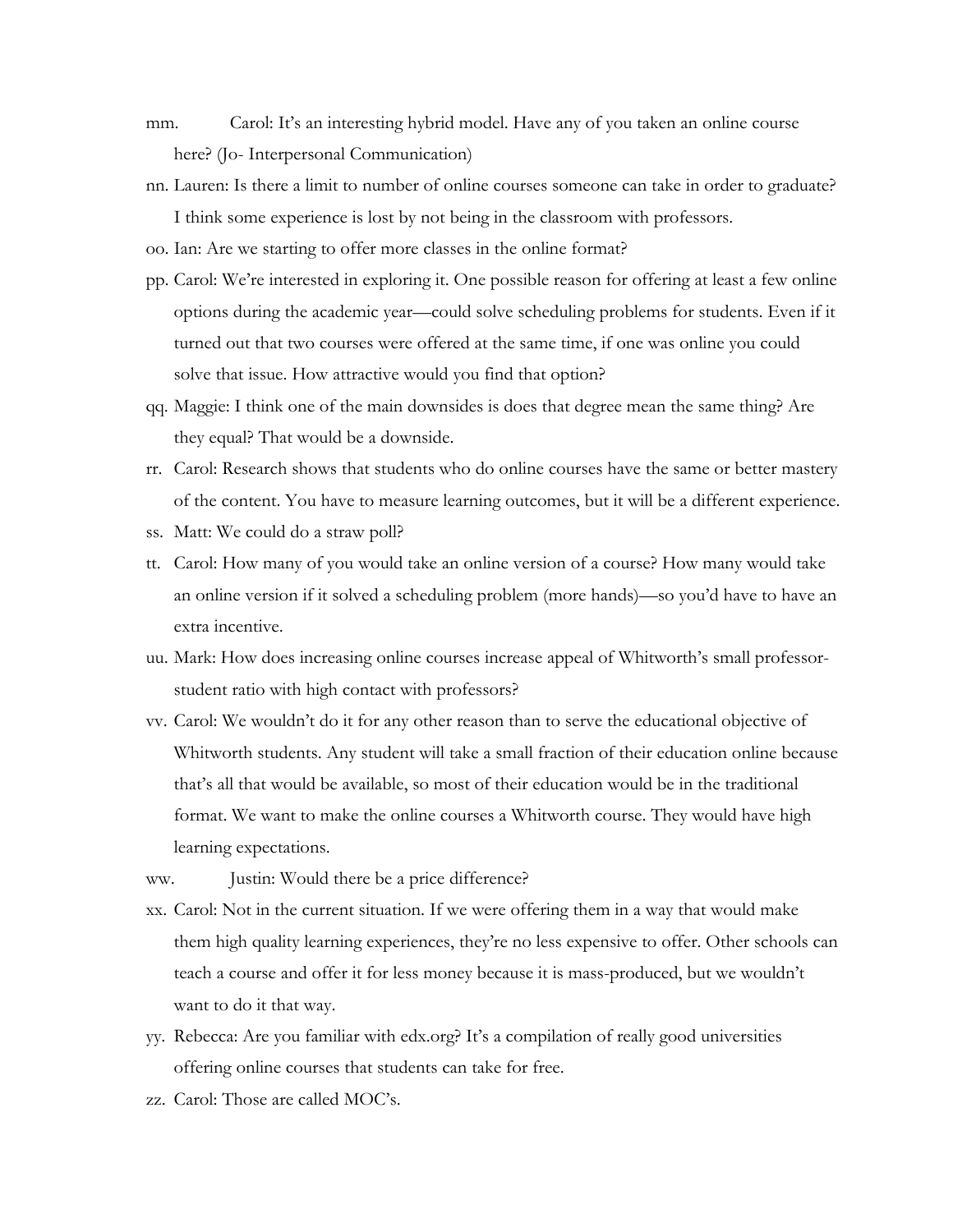aaa.Rebecca: The courses don't have a mass-produced feeling.

bbb. Carol: We had a meeting about taking online offerings and turning it into an open classroom without credit or grade.

ccc.Rebecca: edx is graded.

ddd. Chase: I think a lot of students would make a better decision toward summer classes if it was earlier during spring registration. Are there online classes during the semester?

eee.Carol: Not currently but we might experiment with it if there were a demand.

fff. Erika: American National Politics has been offered online because there's such a high demand.

hhh. Carol: We could explore that idea. We would have to partner with institutions that do that sort of thing.

X. Million Meals Updates **(5 min)**

a. Samantha: For Advertising and PR committee Alicen made an awesome thermometer! Ali finished a donor letter too! Let me know if you want it. Jo made an info graphic to post on social media, and a countdown for days until packing day is in progress. We ordered banners, should come in the next two weeks.

b. Chase: Can you send the infographic in an email? (yes)

- c. Ashley: Green with Envy made over \$200 for Million Meals.
- d. Rebecca L: I'm talking to Dawn of the Donut to see when they want to come. They might come two weeks before packing day for Million Meals. Maybe we could also do it at Million Meals. I might have found a donor that could give a lot of money so be hopeful for that!
- e. Jessica: The volunteer committee has talked with Sodexo, and we will have mini celebrations as we raise money. We will get popcorn and music at \$90,000 and cookies at \$100,000.
- f. Erika: Talked to Kristiana, are we are working to get emergency response staff. Might be just security.
- g. Andriana: For the internal affairs committee, we're doing an event on April  $16<sup>th</sup>$  at 7pm in the coffee shop, called Stories of Hunger. We will have different people from Whitworth and the Spokane community telling their story about hunger—putting a face on hunger. Free coffee and tea!

ggg. Rebecca: Offering Arabic courses online or other languages that students have interest in could be a good idea.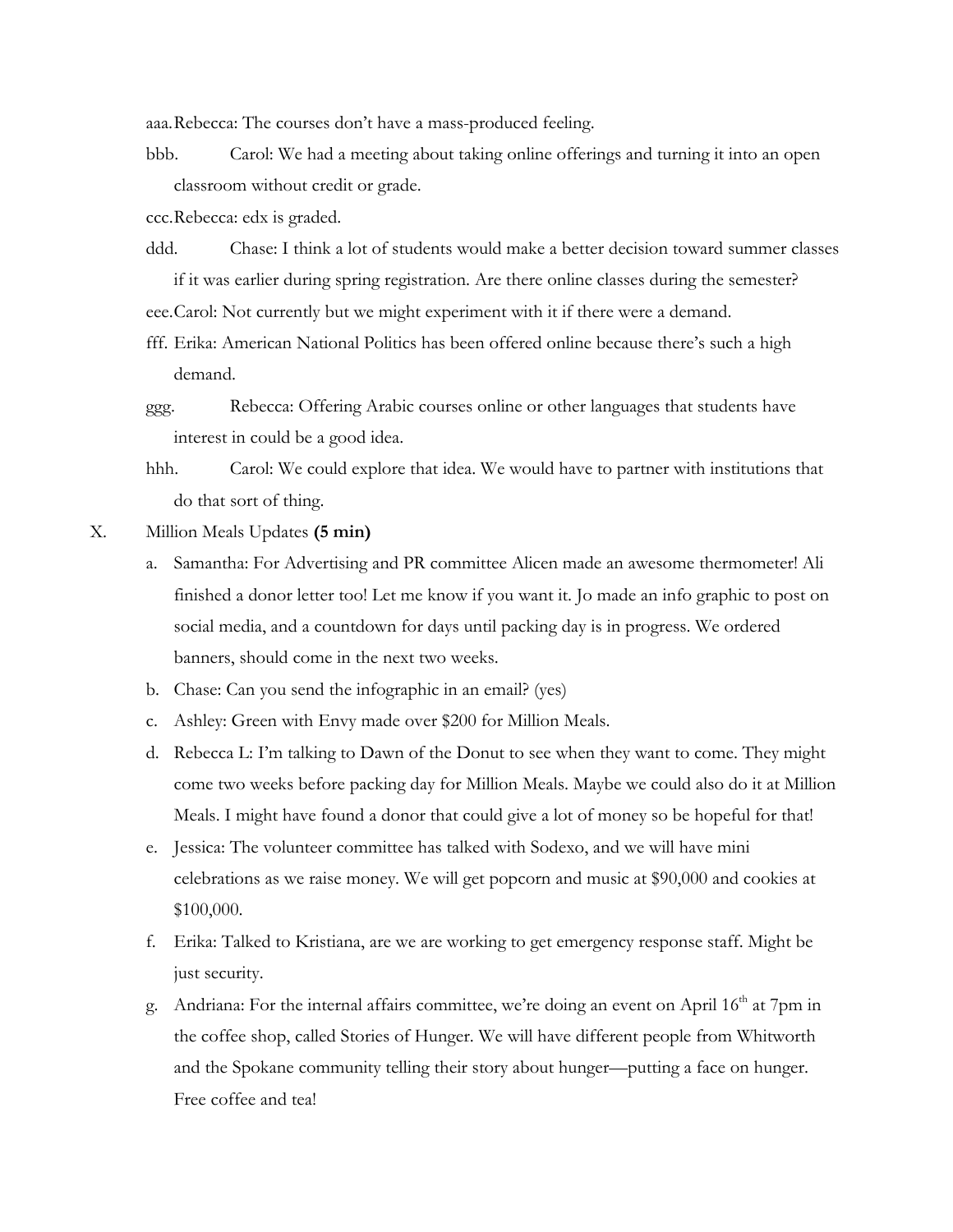- h. Veronica: We want your guys' help to reference people to us if they would be interested in sharing. We will also have an anonymous box at the info desk if people want to submit things that way.
- i. Ian: This past Saturday they celebrated 100 years of Whitworth in Spokane. Fancy event! I was able to speak about Million Meals to the whole crowd. Many people from different companies came up to me wanting to get more involved. We got a lot more contacts and people excited about million meals!
- j. Justin: Last Thursday met with a rep from Branches, they have a tentative \$2,500 donation.
- k. Matt: We have hit \$90,000! We're pretty confident we will get another \$25,000 from another donor. FirstGiving and other accounts have raised \$15,000 so far. We've already tripled what we did last year with Unite. This is a critical time because we're almost hitting that halfway mark which will be a great milestone!
- l. Chase: Students were wondering if donations will be accepted up to the day of the event?
- m. Audrey: As soon as we can get the money the sooner the people ordering the food won't be as freaked out.
- n. Matt: We will accept donations up to that point, but how many meals we make will probably depend on where we're at in mid-April.
- o. Ian: GA has experience raising a lot on the day of so there is some room for that to happen too.
- p. Audrey: Right now we're at \$115,000 but say we get to \$200,000. When you're that close every quarter has that much more weight. The closer we get the easier it will be to notice how much we've already made, and every dollar we're that much closer. As long as we keep in mind we still have 5 or 6 weeks. I think it's so possible!
- q. Audrey: Andrew and I met with 6-7 facilities guys about logistics of the actual day. Large stuff coming on the train, they will be picked up and dropped off in the parking lot. Unpacking is taking place on Friday, and the truck will come back to pick up the ones going overseas on that Monday. We will need forklifts, trashcans, power, etc. We talked about how it will actually work with number of tables, etc. It's fun to have facilities on our side.
- r. Josh: Are we hiring people to work those fork lifts?
- s. Audrey: GA has one person with forklift they can use, Facilities has one, etc.
- t. Josh: I'm certified if they need more people to help.
- u. Audrey; They might want their guys to do it for liability reasons, but we can check on that!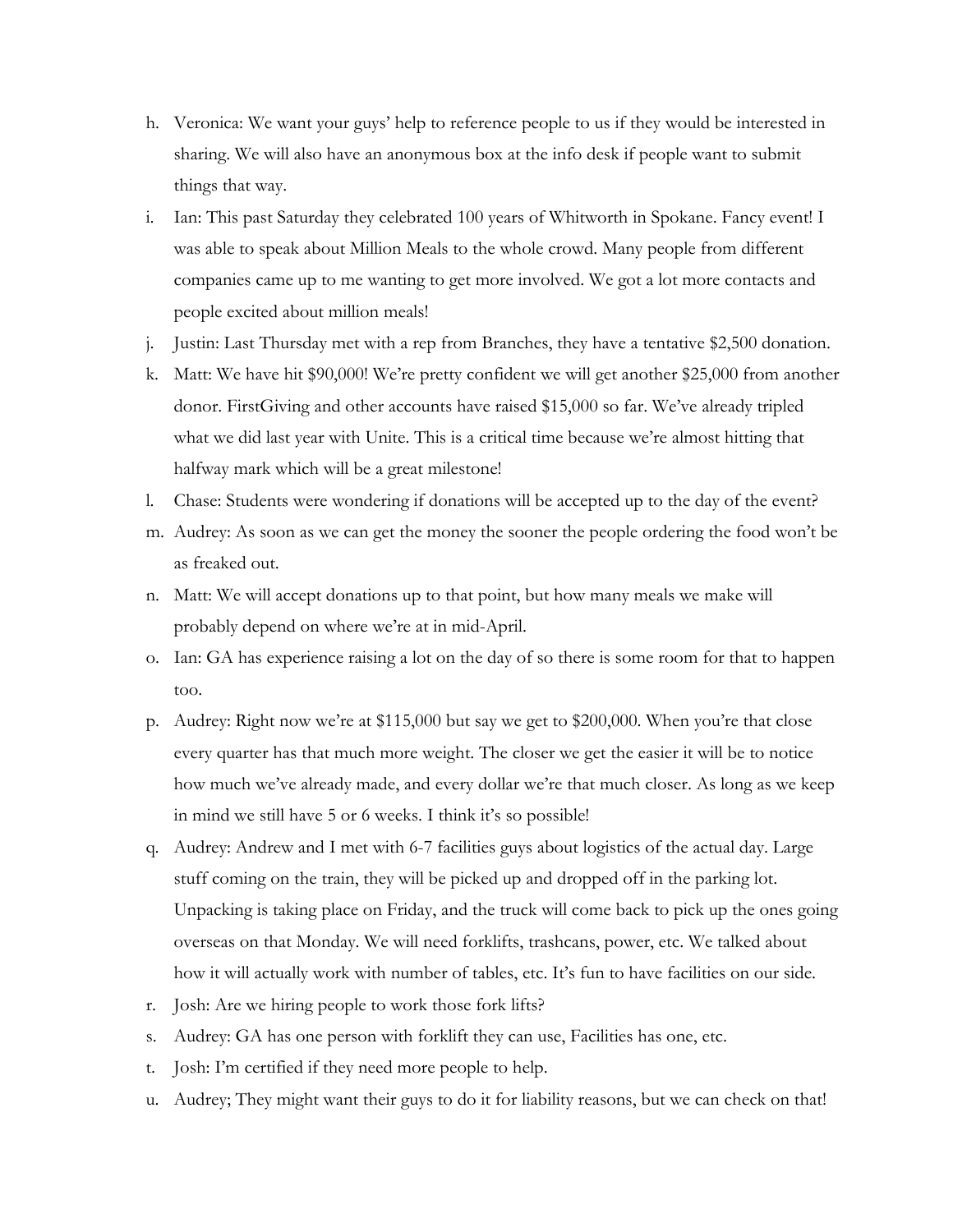- v. Erika: Some meals are going overseas, do we know where?
- w. Audrey: Guatemala. Not sure exactly where, but from the book When Helping Hurts, we're sending them to the person who wrote it. It's a relief fund for when people need a meal or two.

# XI. FVP **(2 min)**

- a. Announcements
- b. Matt: Coordinators, media, and off campus people, budget committee is April 21-22. Start talking to new hired people about budgets!

### XII. EVP **(2 min)**

- a. Announcements
- b. Audrey: Senators, no newsletters this week. Send an email to your RD instead with events, sum up of the meeting today, and anything you want residents to know before Spring Break. Send your email to me and I will approve it then send it to your RD.

# XIII. President **(15 min)**

- a. Constituency Reports Check In
	- i. Ian: Are there any general trends, comments or questions you've noticed if you've done your reports already?
	- ii. Lauren: I haven't done this one yet but I talked to a lot of people last time and a lot of them didn't know anything about it.
	- iii. Ian: Now we can teach them!
	- iv. Justin: Dorm reps in StewVille have been doing a great job getting info out!

### b. **Anonymous Letter Discussion Continued**

- **i.** Rebecca L: With the more conservative viewpoint comment, it reminded me of many years ago when interracial marriages were illegal. It's interesting, what will happen in the future when things are different in the future?
- **ii.** Jo: I don't think there's any malice behind Beck's not taking a particular stance, but there is something about it that doesn't feel right to me, like we're not not supporting them but we aren't supporting them either.
- **iii.** Lauren: Something that Andriana said bothered me: the fact that donors were brought up. That they are so important that we wouldn't make an institutional change. Also KHQ has this letter, not sure if we can really do anything but just so we know.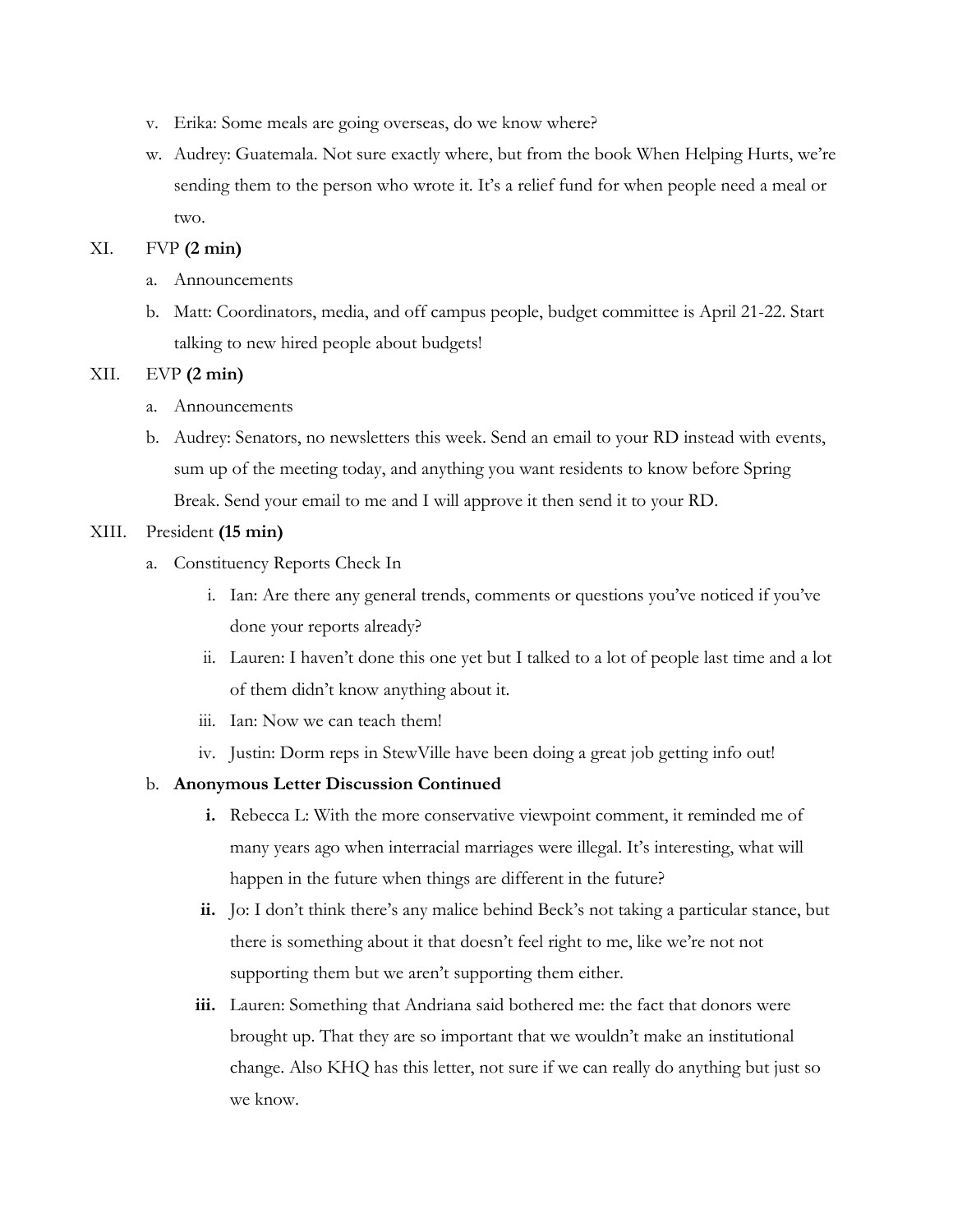- **iv.** Justin: I think there's enough interest to do a draft in ASWU that we don't condone discrimination.
- **v.** Ian: Gabby messaged me and told me that her boss showed her the letter and asked for thoughts. I sent them the topics we talked about in our meeting and that we were planning on talking about it again tonight.
- **vi.** Jacob: In regards to not taking a stand, its clear that faculty have told Beck things and we're misinterpreting the narrow ridge. It's a defined thing in the middle, the stance hasn't been expressed for viable reasons.
- **vii.** Raleigh: In the same idea of not taking a stance, we could make sure we are saying that hate is not permitted.
- **viii.** Erika: It could be good to say that this is ASWU's take on it, and we're a big part of the university so that means a lot.
- **ix.** Maggie: Echoing Jacob again, the narrow ridge is meant to encourage conversation. It doesn't shut out either side.
- **x.** Rebecca L: It also reminds me of don't ask don't tell. We should not condone hate of any kind on this campus, but it's still encouraging conversation.
- **xi.** Ian: Just to talk about your points about the narrow ridge, all-implicit, when the faculty staff member comes out they have to choose which way to go. Having a general feel about where the students or ASWU stands would be helpful because it's bound to happen. I agree that not having a stance right now kind of feels like its known but nothing is happening, but when it actually comes to be it would be helpful to have ASWU's opinion on it either way.
- **xii.** Jo: Having the narrow ridge as our stance can be taken as not having a stance. Letting it be known why the university is choosing the narrow ridge and that it is a stance is important.
- **xiii.** Justin: Can we do a straw pool to see if a resolution is something were interested in?
- xiv. Maggie: What does that mean to you?
- xv. Justin: Saying that we won't stand for discrimination of sexual orientation. For the institution to know what the students are thinking.
- xvi. Dayna: Generally I could see that the students are for having sexual orientation as one of the protected classes. That would be presented to the campus saying that we know you're not taking a stance but the students are behind this.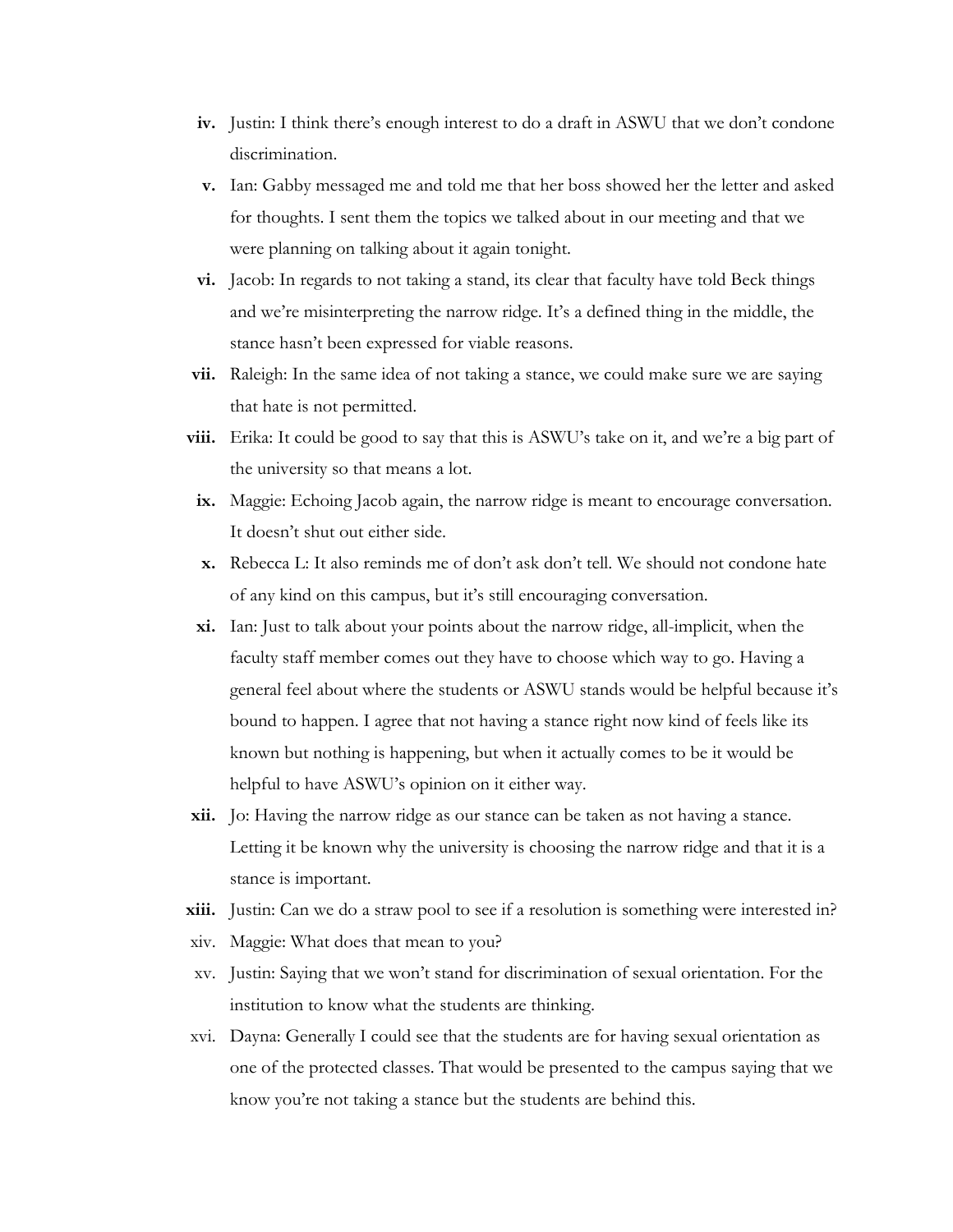- xvii. Tyler: Is that directed at a certain audience?
- xviii. Ian: The administration.
- xix. Kevin: Is this something we're voting on or is it the student body?
- xx. Dayna: It could be both ways. Just from this body, or one from this body backed by signatures from other students.
- xxi. Jo: Are we making the resolution about lack of stance or about the university as a whole that we don't want hate on campus?
- xxii. Ian The letter talked about it not being a protected class. (Taking a straw poll- very mixed within the group)
- xxiii. Bergen: Whether we're representing ourselves or the constituency is also something to consider.
- xxiv. Erika: I've had a conversation with a professor saying that the current clause is like don't ask don't tell. An actual Whitworth professor who was concerned. Since our constituency reports aren't due til Friday, do we want to bring that up when we go around?
- xxv. Ian: I think we should do that separately.
- xxvi. Mark: I just heard about the letter now. I think it's important that the student body has a say because it's such a huge issue and it's important to have everyone's voice.
- xxvii. Veronica: I was at the LGBT panel event, I thought they talked about that there are faculty/staff members come out as LGBT.
- xxviii. Ashton: They mentioned that people were getting health benefits for their partners but its not public knowledge.
- xxix. Audrey: Question about narrow ridge, and how not taking a stance is taking a stance. We should clarify if by adding this clause makes us truly neutral?
- xxx. Lauren: I think its two different issues. One is the antidiscrimination clause, and one is whether you think it's morally or biblically right. I think it's fine that the university doesn't take a stance, but as far as hate goes the university has taken a stance on that.
- xxxi. Raleigh: Whether or not students were given this letter, there was plenty of info about the hate crimes committed last year. Not that the students don't deserve to have the letter. Last year we took marriage out of the student handbook. I think that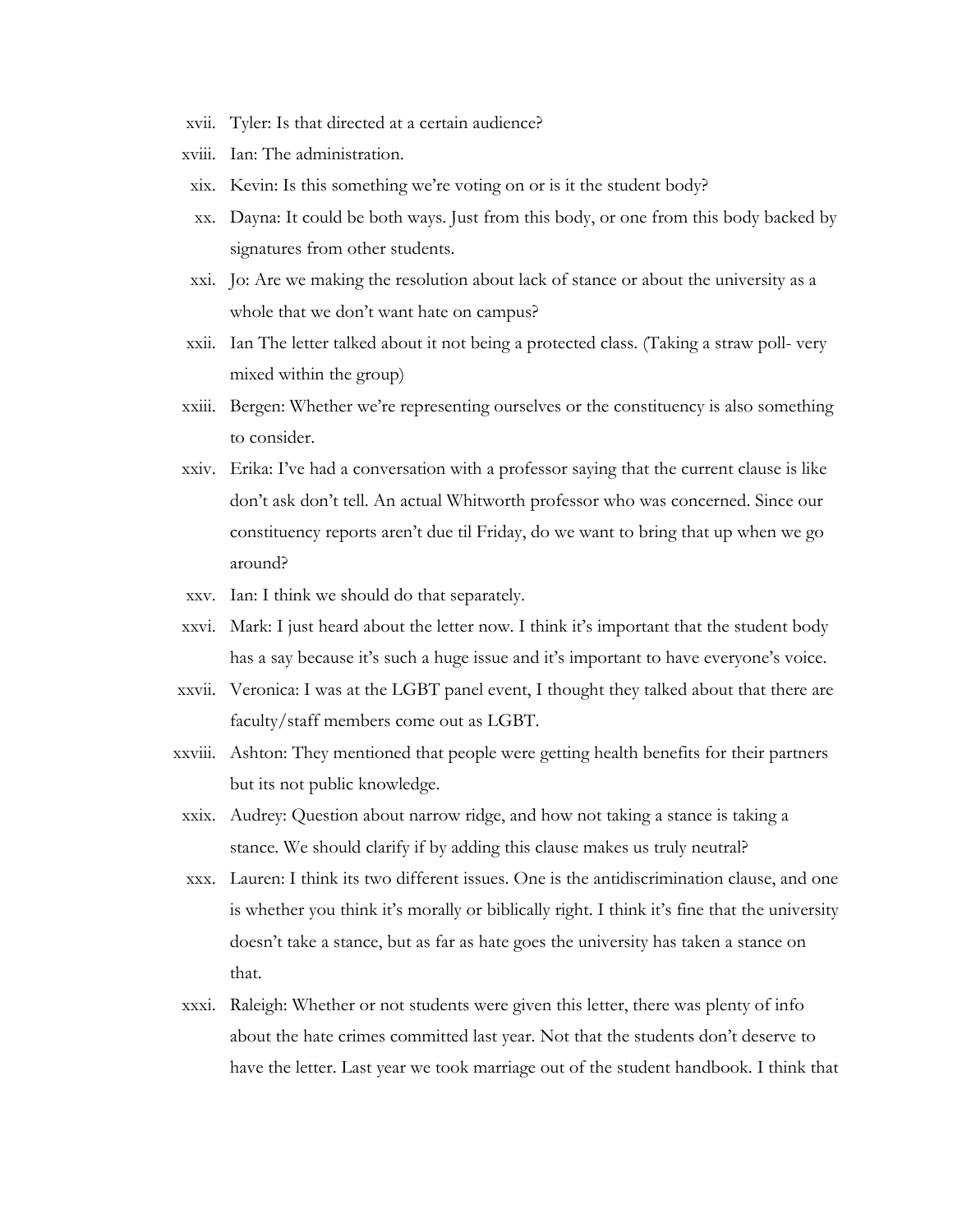that wasn't us getting off of the narrow ridge and was handled well. I agree that if we could do this to stay on that narrow ridge it would be best.

- xxxii. Rebecca: Because we are ASWU this conversation needs to go through the whole student body and faculty and staff. How can students be taught well if their professors are being prosecuted against? Ask our constituencies what they think before we draft a resolution.
- xxxiii. Jacob: I'm getting the sense that no one here supports discrimination. The issue is that we don't discriminate in hiring but in writing it doesn't say that. If it goes in writing there's a chance that we would lose a lot of money. We're looking at it as a moral issue, which it is, but the actual issue that will decide whether this clause is added is a financial issue. Factually Whitworth doesn't discriminate in hiring, its just a matter of whether we will change it in writing.
- xxxiv. Ian: Should we bring this up again?
- xxxv. Dayna: The opportunity to do a resolution on this might be a great one for you guys. I agree that we should see what the student body wants. I know a lot of faculty and staff who would love it if you could lead the way about this because their jobs are on the line. You don't get an opportunity to lead the way very often. Cool way to say "Follow us on this". Constituency report could be a good idea. It's more about fairness in the employment aspect, equal footing to have a job here.
- xxxvi. Tyler: I think it would be great to have Beck talk to us about this himself because things could have been skewed not coming directly from him.
- xxxvii. Ashley: Earlier when we were going to do a straw vote, what would taking it to the board look like?
- xxxviii. Ian: We would draft a resolution and it hasn't been done for a long time. Saying "Students or ASWU think this because…" It would be delivered to the administration and board of trustees to bring awareness of what students are thinking on a certain issue.
- xxxix. Ashley: Beck has said they are always talking about this.
	- xl. Danielle: Dayna said we could do a student or an ASWU resolution?
	- xli. Ian: It's basically the same.
	- xlii. Matt: It would be more than this body.
	- xliii. Ian: Might be more of a petition/table in the HUB.